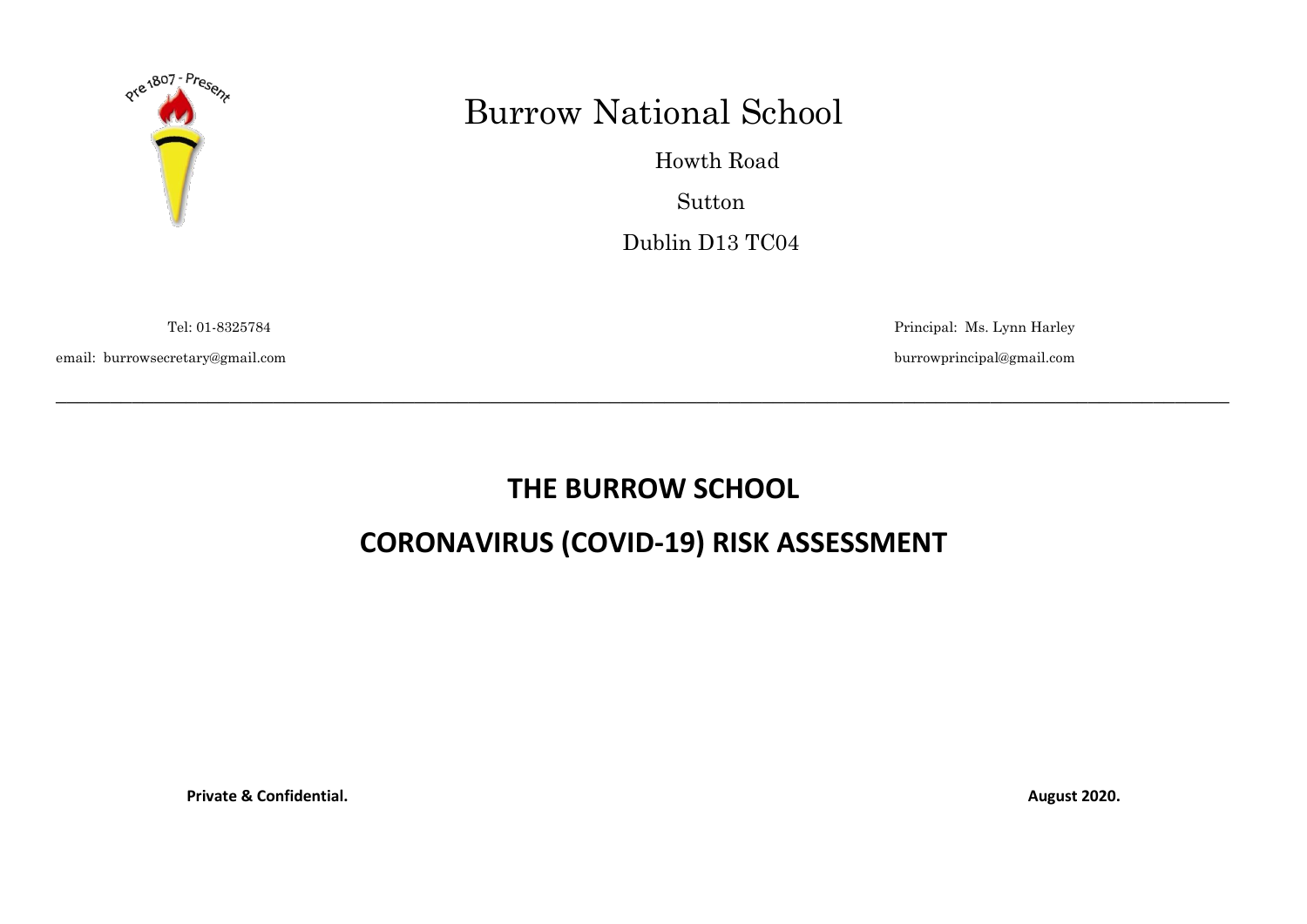| No.            | STEP | <b>JOB STEP</b><br>{List the steps<br>required to perform<br>the task in the<br>sequence they are<br>carried out}.                              | Yes | <b>Social</b><br>distancing<br>applies?<br><b>No</b> | Yes | <b>Close</b><br><b>Working</b><br>applies?<br><b>No</b> | <b>POTENTIAL HAZARD</b><br>{Against each step list the<br>potential / risk hazards that<br>could cause injury /<br>damage when the task step<br>is performed}. | Probability | Consequence  |   | <b>Risk</b><br>Rank | <b>REQUIRED HAZARD CONTROL</b><br>{For each hazard identified list the control measures<br>required to eliminate or minimise the risk of<br>injury}                                                                                                                                                                                                                                                                                                                                                                                                                                                                                                                                                                                                                                                                                                                                                                                                                                                                                                                                                                                                                                                                   |
|----------------|------|-------------------------------------------------------------------------------------------------------------------------------------------------|-----|------------------------------------------------------|-----|---------------------------------------------------------|----------------------------------------------------------------------------------------------------------------------------------------------------------------|-------------|--------------|---|---------------------|-----------------------------------------------------------------------------------------------------------------------------------------------------------------------------------------------------------------------------------------------------------------------------------------------------------------------------------------------------------------------------------------------------------------------------------------------------------------------------------------------------------------------------------------------------------------------------------------------------------------------------------------------------------------------------------------------------------------------------------------------------------------------------------------------------------------------------------------------------------------------------------------------------------------------------------------------------------------------------------------------------------------------------------------------------------------------------------------------------------------------------------------------------------------------------------------------------------------------|
| $\mathbf{1}$ . |      | <b>Exposure to</b><br><b>Coronavirus (COVID-</b><br>19) as a result of<br>transmission through<br>the community during<br>the current pandemic. |     |                                                      |     |                                                         | <b>Coronavirus</b><br>$(COVID-19)$                                                                                                                             | Α           | $\mathbf{2}$ | H |                     | (a) The risk of contracting Coronavirus (COVID-19) in Ireland has<br>now increased and the country continues to address same within<br>the context of the Delay / Prevention Strategy. The priority of<br>The Burrow School as always, is the health of our school<br>community, members of the public and local communities. We<br>are committed to protecting the well-being of our staff members<br>and pupils, so far as is reasonably practicable, and we all must<br>take pro-active measures to safeguard this.<br>(b) The associated documents entitled 'COVID-19 Information'<br>and the H.S.E. Circulars {HR Circular 014/2020 H.S.E.} outline:<br>Social Distancing in the Health Sector;<br>HR Circular 017/2020: Update re Social Distancing in the Health<br>Sector; HR Circular 019/2020 Essential Service under new Public<br>Health Guidelines COVID-19; COVID-19 School Response Plan -<br>Primary & Secondary Schools (Draft) - Department of Education;<br>and COVID-19 Interim Recommendations for the Re-Opening of<br>School & Educational Facilities (Version 0.8 24.06.2010) - the<br>actions that we can all take to help each other and overcome this<br>unprecedented situation together. |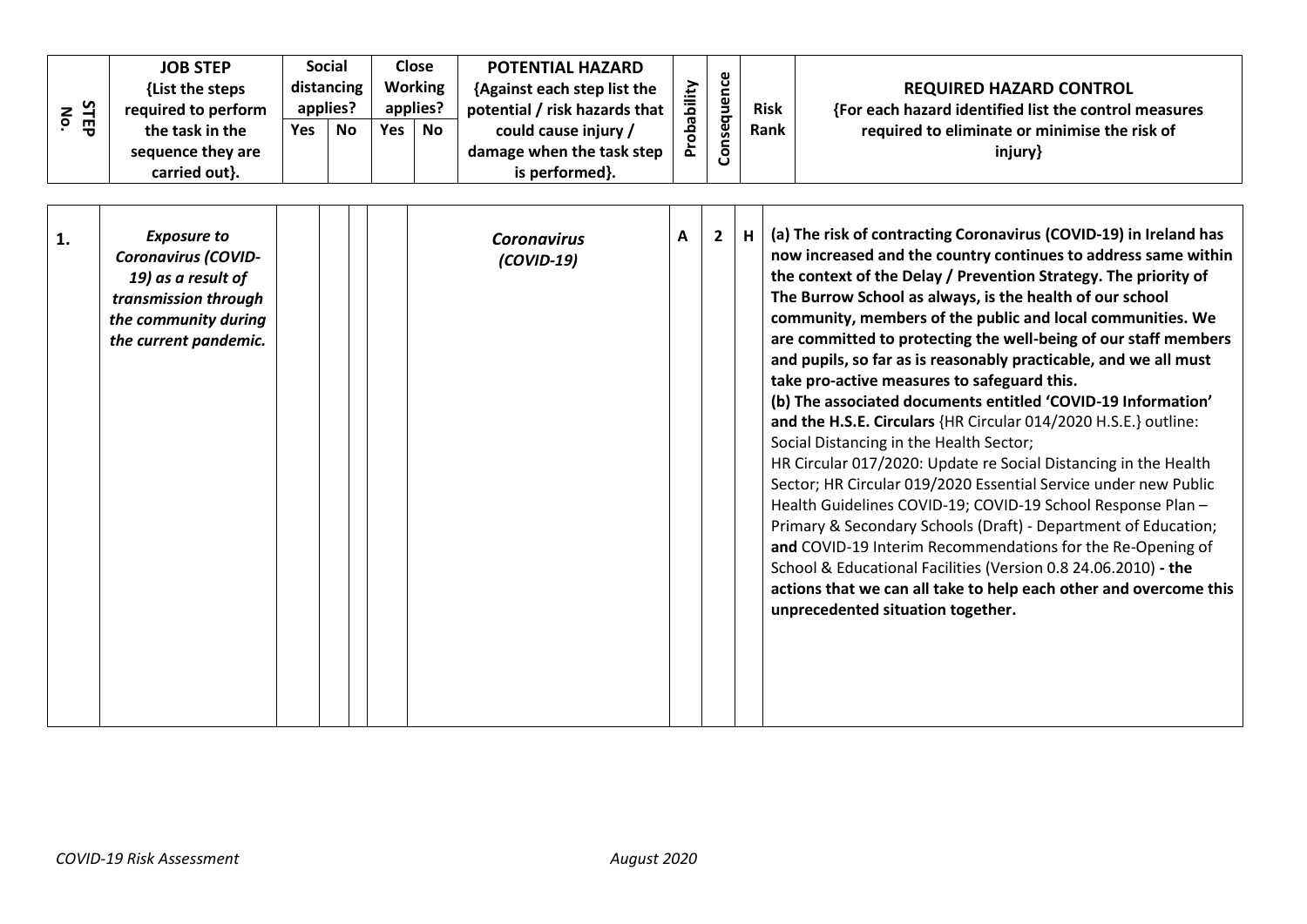|        | <b>JOB STEP</b>     | Social<br>distancing |           |                | Close     | <b>POTENTIAL HAZARD</b>       |                          | ഄ       |             |                                                       |
|--------|---------------------|----------------------|-----------|----------------|-----------|-------------------------------|--------------------------|---------|-------------|-------------------------------------------------------|
|        | {List the steps     |                      |           | <b>Working</b> |           | {Against each step list the   | ξÈ                       | ∼       |             | <b>REQUIRED HAZARD CONTROL</b>                        |
| ဖ<br>z | required to perform | applies?             |           |                | applies?  | potential / risk hazards that | abili                    | -       | <b>Risk</b> | {For each hazard identified list the control measures |
| 핑      | the task in the     | <b>Yes</b>           | <b>No</b> | Yes            | <b>No</b> | could cause injury /          | ᅀ<br>$\circ$             | Φ<br>S  | <b>Rank</b> | required to eliminate or minimise the risk of         |
|        | sequence they are   |                      |           |                |           | damage when the task step     | $\overline{\phantom{a}}$ | $\circ$ |             | injury}                                               |
|        | carried out}.       |                      |           |                |           | is performed }.               |                          |         |             |                                                       |

| 2. | <b>Contracting COVID19</b><br>due to Exposure to the<br>Virus. |  | <b>Coronavirus</b><br>(COVID-19) - General | A | $2^{\circ}$ | Ensure compliance with the procedures of The Burrow School &<br>the Department of Health advice in relation to access / egress<br>from the school, social distancing, hand washing, work patterns,<br>close working, ongoing management & location of staff members<br>in school, pedestrian traffic routes etc.<br>Measures taken include:<br>1. Arrival time is between 8.35am and 8.55am, allowing a 20 min<br>period for children to arrive and enter the building.<br>2. Parents are not permitted beyond the gate, with the acceptance<br>of infant parents and 1 <sup>st</sup> class parents (for the first week only.<br>3. Each class has been designated a different door for entry and<br>exit. There will be no lining up in the yard.<br>4. Children must sanitise their hands before entering the building.<br>5. Exit doors have been designated to limit movement in corridors<br>to assist children to keep their distance.<br>6. Hand sanitising facilities are in every room and at the doors.<br>7. Class breaks will be staggered for children and staff.<br>8. Children will play within their class bubble/pod in class and play<br>freely in the yard.<br>9. Each class has been assigned a designated play space within the<br>playground to prevent class bubbles from mixing.<br>10. A designated isolation room area has been identified.<br>11. Timetables have been designed and implemented to minimise<br>contact between class bubbles. |
|----|----------------------------------------------------------------|--|--------------------------------------------|---|-------------|--------------------------------------------------------------------------------------------------------------------------------------------------------------------------------------------------------------------------------------------------------------------------------------------------------------------------------------------------------------------------------------------------------------------------------------------------------------------------------------------------------------------------------------------------------------------------------------------------------------------------------------------------------------------------------------------------------------------------------------------------------------------------------------------------------------------------------------------------------------------------------------------------------------------------------------------------------------------------------------------------------------------------------------------------------------------------------------------------------------------------------------------------------------------------------------------------------------------------------------------------------------------------------------------------------------------------------------------------------------------------------------------------------------------------------------------------------------------------|
|    |                                                                |  |                                            |   |             | 12. Occupancy in the staff room will not exceed five individuals.                                                                                                                                                                                                                                                                                                                                                                                                                                                                                                                                                                                                                                                                                                                                                                                                                                                                                                                                                                                                                                                                                                                                                                                                                                                                                                                                                                                                        |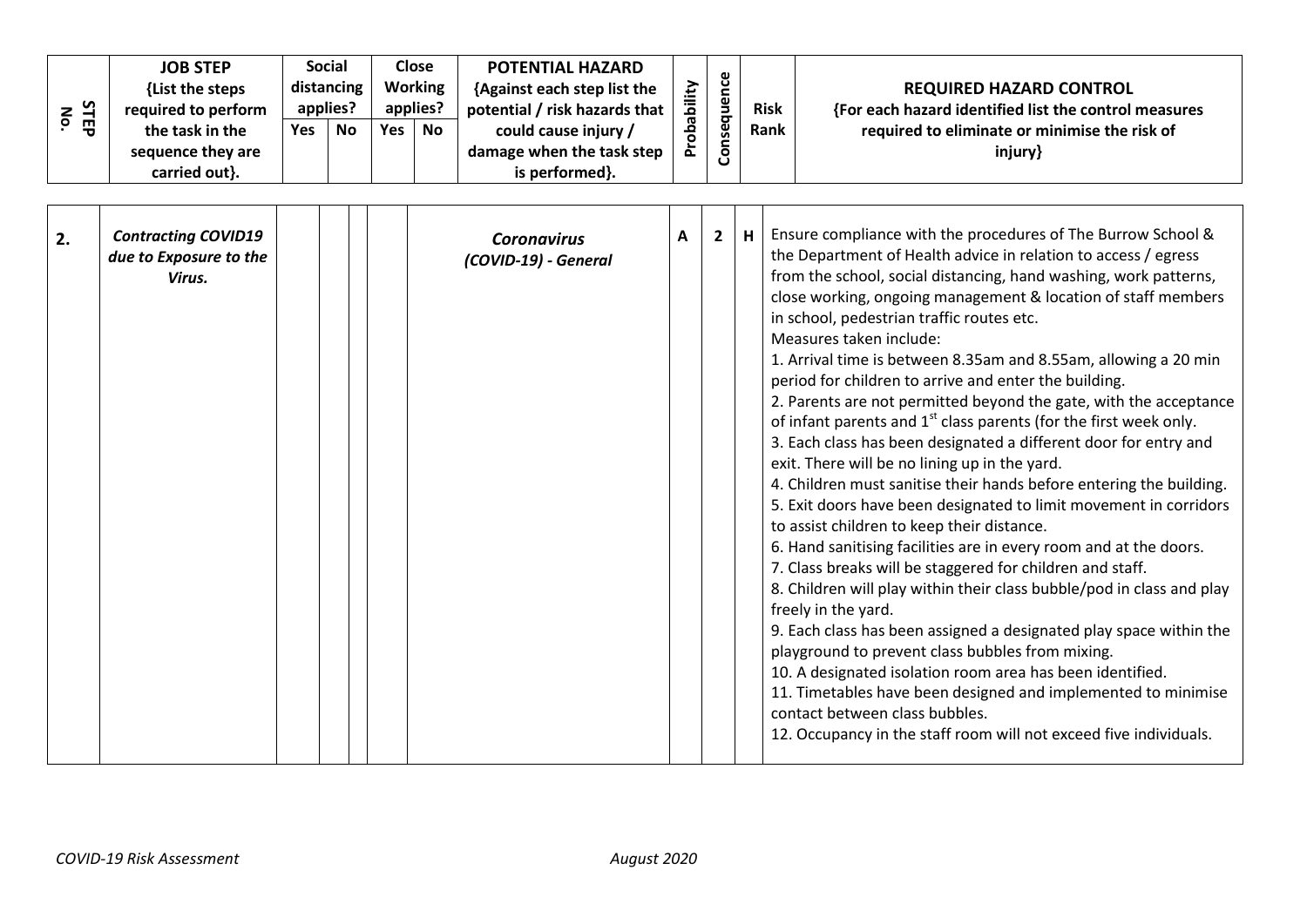| No. | STEP | <b>JOB STEP</b><br>{List the steps<br>required to perform<br>the task in the<br>sequence they are<br>carried out}.                                     | <b>Yes</b> | <b>Social</b><br>distancing<br>applies?<br><b>No</b> | Yes | <b>Close</b><br><b>Working</b><br>applies?<br><b>No</b> | <b>POTENTIAL HAZARD</b><br>{Against each step list the<br>potential / risk hazards that<br>could cause injury /<br>damage when the task step<br>is performed}. | Probability | Consequence    |   | <b>Risk</b><br>Rank | <b>REQUIRED HAZARD CONTROL</b><br>{For each hazard identified list the control measures<br>required to eliminate or minimise the risk of<br>injury}                                                                                                                                                                                                                                                                                                                                                                                                                                                                                                                                                                                                                                                                                                                                                                                                                                                                                |
|-----|------|--------------------------------------------------------------------------------------------------------------------------------------------------------|------------|------------------------------------------------------|-----|---------------------------------------------------------|----------------------------------------------------------------------------------------------------------------------------------------------------------------|-------------|----------------|---|---------------------|------------------------------------------------------------------------------------------------------------------------------------------------------------------------------------------------------------------------------------------------------------------------------------------------------------------------------------------------------------------------------------------------------------------------------------------------------------------------------------------------------------------------------------------------------------------------------------------------------------------------------------------------------------------------------------------------------------------------------------------------------------------------------------------------------------------------------------------------------------------------------------------------------------------------------------------------------------------------------------------------------------------------------------|
| 3.  |      | <b>Exposure to</b><br><b>Coronavirus (COVID-</b><br>19) as a result of<br><b>Transmission through</b><br>the Community during<br>the Current Pandemic. |            |                                                      |     |                                                         | <b>Coronavirus</b><br>(COVID-19) - Hygiene                                                                                                                     | A           | $\overline{2}$ | H | work                | (a) Wash hands using soap and warm water regularly and for a<br>minimum of 20 seconds, using the correct hand washing<br>techniques.<br>(b) Maintain the social distancing of 2 metres.<br>(c) Regularly use hand sanitizer throughout the day.<br>(d) Do not touch your face.<br>(e) If staff member exhibits Covid-19 symptoms do not attend<br>(f) Parents advised not to enter school grounds if exhibiting Covid-<br>19 symptoms<br>(g) Parents have been advised that children exhibiting Covid-19<br>symptoms should not attend school<br>(h) Recommended signage from the HSE is displayed throughout<br>the school and in every room.<br>(i) Children will eat from their lunchbox and will sanitise their<br>hands before eating and after playtime.<br>(i) All staff have been provided with appropriate materials for<br>sterilising equipment (Dettol spray, antibacterial wipes).<br>(k) Toilets have been allocated to specific classes to avoid children<br>meeting with other children from outside their bubble. |
| 4.  |      | <b>Exposure to</b><br>Coronavirus (COVID-<br>19) as a result of<br><b>Transmission through</b><br>the Community during<br>the Current Pandemic.        |            |                                                      |     |                                                         | Coronavirus (COVID-19) -<br>Classrooms, SEN rooms,<br><b>Reception area and Staffroom</b>                                                                      | Α           | $\mathbf{2}$   | H |                     | (a) The school will be deep cleaned daily at the end of the school<br>day, with all high touch surfaces receiving an additional clean<br>during the school day by the caretaker at little break in line with<br>the DES guidelines.                                                                                                                                                                                                                                                                                                                                                                                                                                                                                                                                                                                                                                                                                                                                                                                                |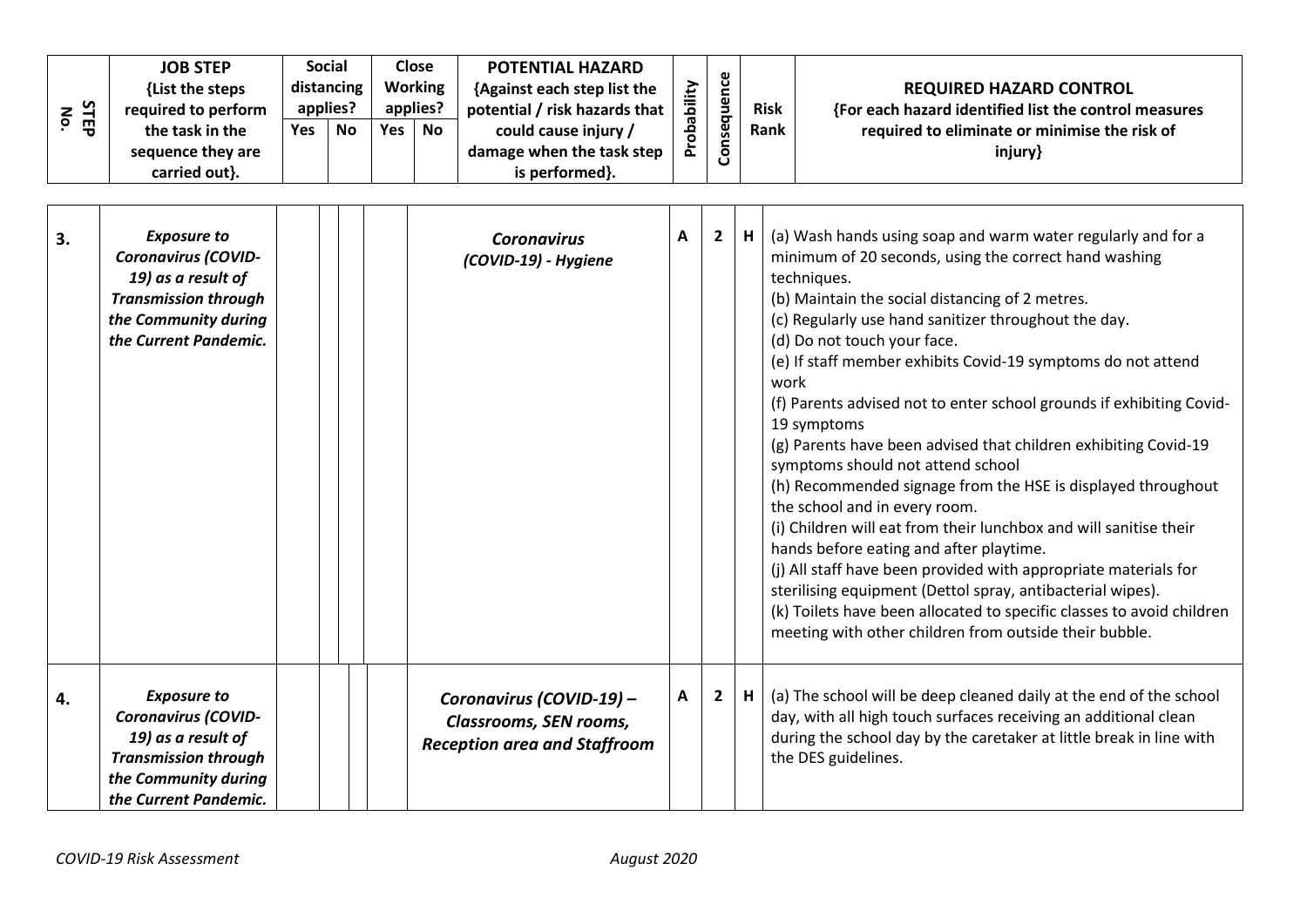|             | <b>JOB STEP</b>     | Social     |           | Close          |           | <b>POTENTIAL HAZARD</b>       | ξÈ             | ഄ       |             |                                                       |
|-------------|---------------------|------------|-----------|----------------|-----------|-------------------------------|----------------|---------|-------------|-------------------------------------------------------|
|             | {List the steps     | distancing |           | <b>Working</b> |           | {Against each step list the   |                |         |             | <b>REQUIRED HAZARD CONTROL</b>                        |
| ဖ<br>z<br>⊣ | required to perform | applies?   |           | applies?       |           | potential / risk hazards that | $=$<br>용       | -       | <b>Risk</b> | {For each hazard identified list the control measures |
| 핆           | the task in the     | Yes        | <b>No</b> | Yes            | <b>No</b> | could cause injury /          | ء<br>$\bullet$ | Φ<br>S  | <b>Rank</b> | required to eliminate or minimise the risk of         |
|             | sequence they are   |            |           |                |           | damage when the task step     | ᅌ              | $\circ$ |             | injury}                                               |
|             | carried out}.       |            |           |                |           | is performed}.                |                |         |             |                                                       |

| 5. | <b>Contracting COVID19</b><br>due to Exposure to the<br>Virus. |  | Coronavirus (COVID-19) - Face<br>coverings | Α | $\overline{2}$ | H | (a) The use of face coverings by The Burrow School staff is<br>mandatory where a distance of 2 metres cannot be maintained. As<br>per HSE guidelines, masks may not prevent a person from<br>contracting COVID-19 infection. Wearing respiratory protection<br>will only prevent / control the spread of the virus from an already<br>infected person.<br>(b) If you chose to wear respiratory protection, the mask must be<br>changed on a regular basis i.e. once a disposable mask is removed<br>it must be disposed of. This will prevent cross contamination. Staff<br>have the option to wear their own cloth face masks but these<br>should be washed on a 60 degree cycle every day.<br>(c) Wash hands prior to placing the respiratory protection onto the<br>face.<br>(d) Do not touch the inside of the respiratory protection when<br>placing onto the face.<br>(e) Do not handle the inside of the respiratory protection whilst<br>fitting, as cross-contamination can occur when handled.<br>(f) Respiratory protection will prevent the spread of the COVID-19<br>virus by preventing the spread of droplets.<br>(g) Dispose of all respiratory protection and disposable gloves into<br>the bins provided, immediately when removed.<br>(h) Do not handle the outside of the mask or pull the mask away<br>from face.<br>(i) Place the masks to be disposed of directly into the bins |
|----|----------------------------------------------------------------|--|--------------------------------------------|---|----------------|---|--------------------------------------------------------------------------------------------------------------------------------------------------------------------------------------------------------------------------------------------------------------------------------------------------------------------------------------------------------------------------------------------------------------------------------------------------------------------------------------------------------------------------------------------------------------------------------------------------------------------------------------------------------------------------------------------------------------------------------------------------------------------------------------------------------------------------------------------------------------------------------------------------------------------------------------------------------------------------------------------------------------------------------------------------------------------------------------------------------------------------------------------------------------------------------------------------------------------------------------------------------------------------------------------------------------------------------------------------------------------------------------------------------|
|    |                                                                |  |                                            |   |                |   | provided after each use.<br>(j) Peel gloves away from the hands, without touching the outside<br>section of the gloves.                                                                                                                                                                                                                                                                                                                                                                                                                                                                                                                                                                                                                                                                                                                                                                                                                                                                                                                                                                                                                                                                                                                                                                                                                                                                                |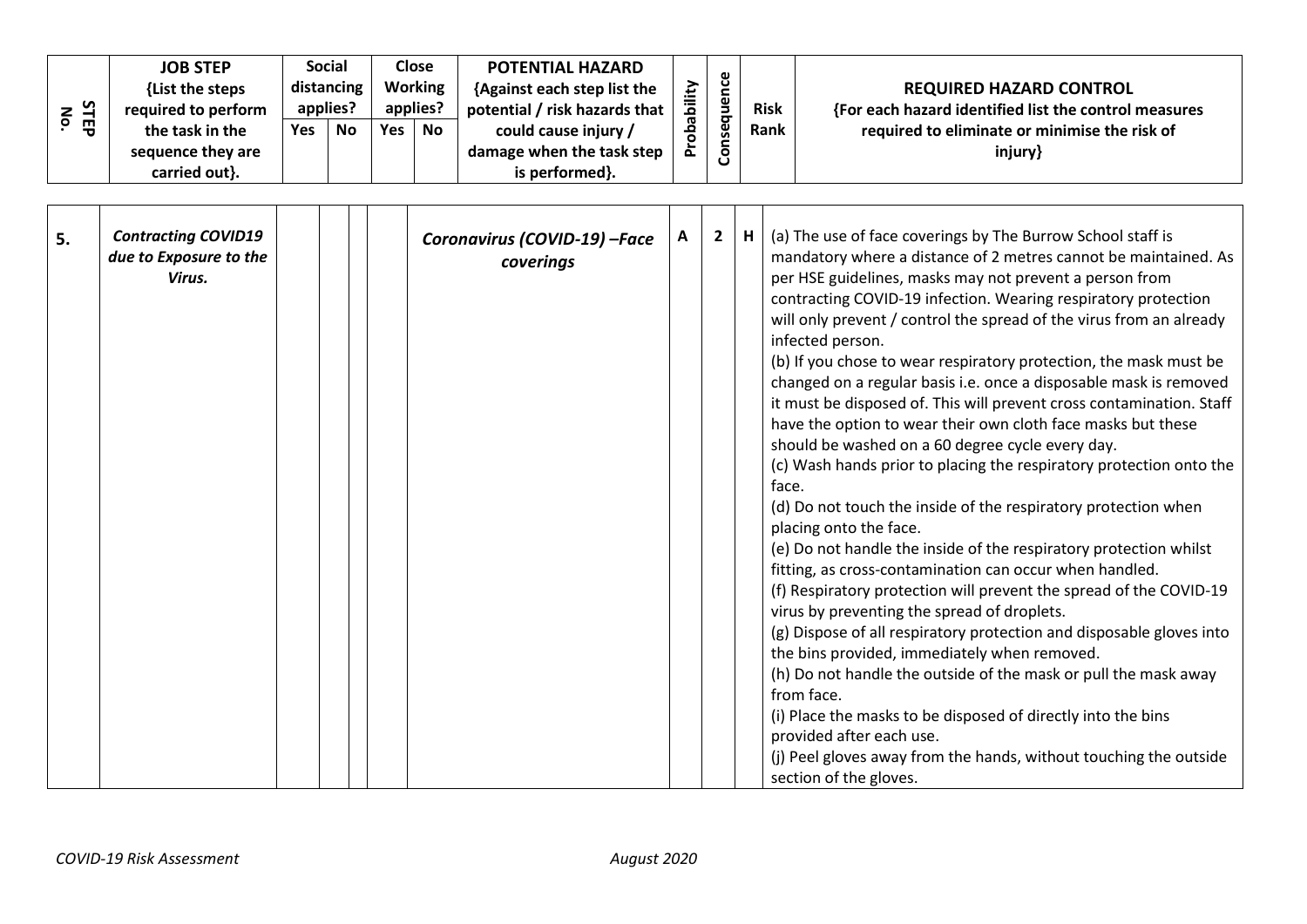| STEP<br>No. | <b>JOB STEP</b><br>{List the steps<br>required to perform<br>the task in the<br>sequence they are<br>carried out}.                                     | Yes | <b>Social</b><br>distancing<br>applies?<br><b>No</b> | <b>Yes</b> | <b>Close</b><br><b>Working</b><br>applies?<br>No | <b>POTENTIAL HAZARD</b><br>{Against each step list the<br>potential / risk hazards that<br>could cause injury /<br>damage when the task step<br>is performed}. | Probability | Consequence    |   | <b>Risk</b><br>Rank | <b>REQUIRED HAZARD CONTROL</b><br>{For each hazard identified list the control measures<br>required to eliminate or minimise the risk of<br>injury}                                                                                                                                                                                                                                                                                                                                                                                                      |
|-------------|--------------------------------------------------------------------------------------------------------------------------------------------------------|-----|------------------------------------------------------|------------|--------------------------------------------------|----------------------------------------------------------------------------------------------------------------------------------------------------------------|-------------|----------------|---|---------------------|----------------------------------------------------------------------------------------------------------------------------------------------------------------------------------------------------------------------------------------------------------------------------------------------------------------------------------------------------------------------------------------------------------------------------------------------------------------------------------------------------------------------------------------------------------|
| 6.          | <b>Exposure to</b><br><b>Coronavirus (COVID-</b><br>19) as a result of<br><b>Transmission through</b><br>the Community during<br>the Current Pandemic. |     |                                                      |            |                                                  | Coronavirus (COVID-19) -<br><b>Avoiding Close Working.</b>                                                                                                     | A           | $\overline{2}$ | н |                     | (a) Social distancing will be implemented in The Burrow School,<br>with 2m social distancing markings in place. All adults are required<br>to adhere to the 2m social distancing /as is practicable within the<br>school setting.<br>(b) Hand sanitizers have been placed throughout the school All<br>staff members and students should utilise them regularly.<br>(c) Visitors are also requested to only enter the school by<br>appointment. A contact log tracing sheet will record the arrive<br>time date and duration and purpose of their visit. |
| 7.          | <b>Exposure to</b><br><b>Coronavirus (COVID-</b><br>19) as a result of<br><b>Transmission through</b><br>the Community during<br>the Current Pandemic  |     |                                                      |            |                                                  | Coronavirus (COVID-19) -<br><b>Avoiding Close Working.</b>                                                                                                     | A           | $\overline{2}$ |   | H                   | Practices have been put in place to try to avoid close working. In<br>line with DES guidelines, where a 2m distance cannot be<br>maintained, staff will wear a face covering                                                                                                                                                                                                                                                                                                                                                                             |
| 8           | <b>Exposure to</b><br><b>Coronavirus (COVID-</b><br>19) as a result of<br><b>Transmission through</b><br>the Community during<br>the Current Pandemic  |     |                                                      |            |                                                  | Coronavirus (COVID-19) -<br>If Close Working cannot<br>be avoided $-$ Pre-<br>conditions.                                                                      | A           | $\overline{2}$ |   | H                   | (a) No staff member has symptoms of COVID-19.<br>(b) PPE {e.g. full-face shield, masks, etc.} is available & worn by<br>all staff members.<br>(c) Prior to donning the appropriate PPE, staff members shall<br>wash & sanitise their hands thoroughly                                                                                                                                                                                                                                                                                                    |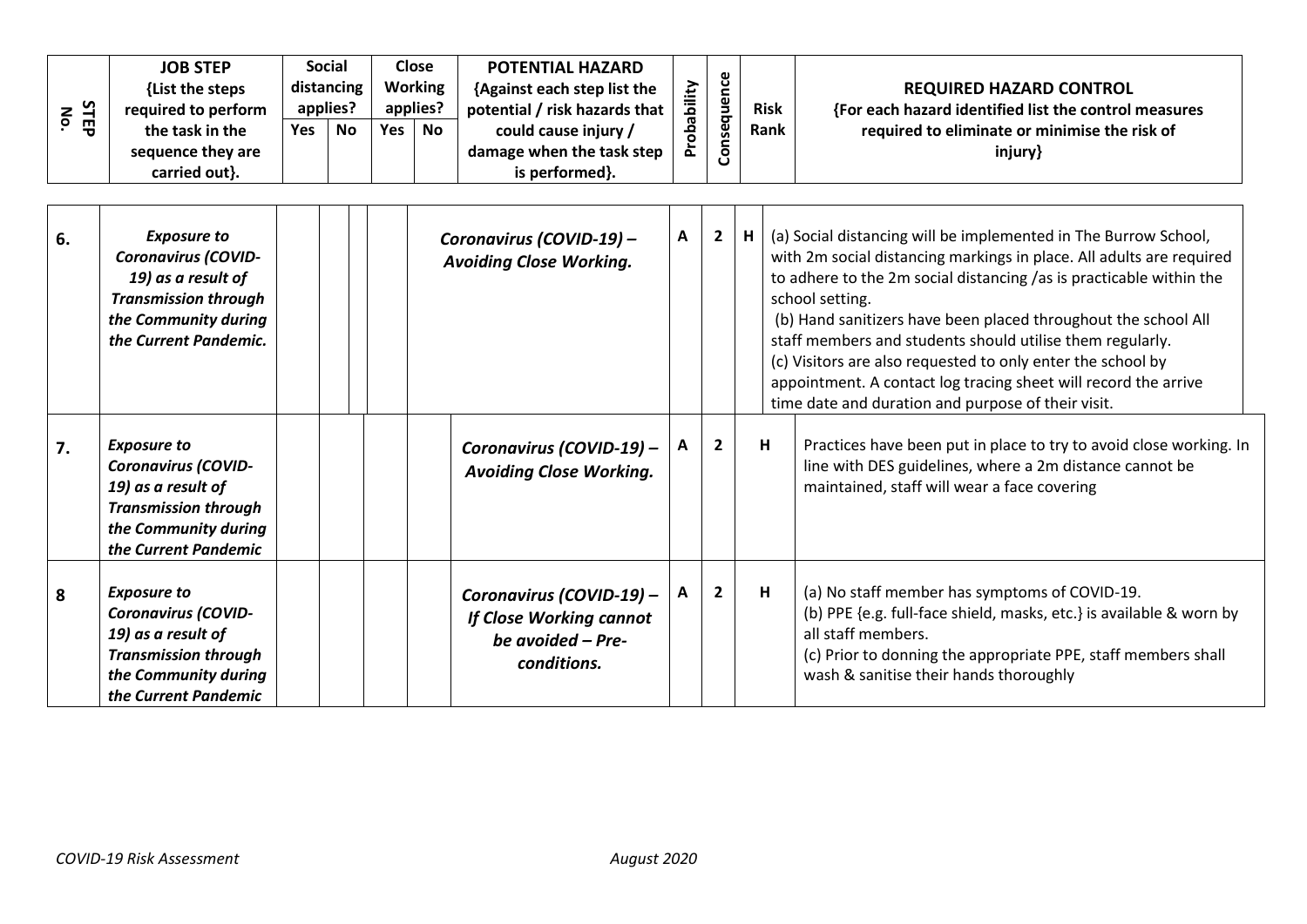| <b>STEP</b><br>No. | <b>JOB STEP</b><br>{List the steps<br>required to perform<br>the task in the<br>sequence they are<br>carried out}.                                    | Yes | <b>Social</b><br>distancing<br>applies?<br>No | Yes | <b>Close</b><br><b>Working</b><br>applies?<br><b>No</b> | <b>POTENTIAL HAZARD</b><br>{Against each step list the<br>potential / risk hazards that<br>could cause injury /<br>damage when the task step<br>is performed}. | Probability | Consequence    | <b>Risk</b><br>Rank | <b>REQUIRED HAZARD CONTROL</b><br>{For each hazard identified list the control measures<br>required to eliminate or minimise the risk of<br>injury}                                                                                                                                                                                                                                                                                                                                    |
|--------------------|-------------------------------------------------------------------------------------------------------------------------------------------------------|-----|-----------------------------------------------|-----|---------------------------------------------------------|----------------------------------------------------------------------------------------------------------------------------------------------------------------|-------------|----------------|---------------------|----------------------------------------------------------------------------------------------------------------------------------------------------------------------------------------------------------------------------------------------------------------------------------------------------------------------------------------------------------------------------------------------------------------------------------------------------------------------------------------|
| 9.                 | <b>Exposure to</b><br><b>Coronavirus (COVID-</b><br>19) as a result of<br><b>Transmission through</b><br>the Community during<br>the Current Pandemic |     |                                               |     |                                                         | Coronavirus (COVID-19) -<br>Close Working -<br><b>Precautions if no Physical</b><br>Contact.                                                                   | A           | $\overline{2}$ | H                   | (a) Staff members will wear face coverings                                                                                                                                                                                                                                                                                                                                                                                                                                             |
| 10.                | <b>Exposure to</b><br><b>Coronavirus (COVID-</b><br>19) as a result of<br><b>Transmission through</b><br>the Community during<br>the Current Pandemic |     |                                               |     |                                                         | Coronavirus (COVID-19) -<br>Close Working -<br><b>Precautions if Physical</b><br>Contact (e.g. First Aid<br>required).                                         | Α           | $\overline{2}$ | н                   | (a) Staff members will wear masks (and/or full-face shields),<br>gloves, if considered necessary. {in normal circumstances, the<br>use of masks (or full face shield) should prove to be more than<br>sufficient for purpose}.<br>(b) On completion of the task, any contaminated PPE must be<br>appropriately disposed of in accordance with the School<br>Procedures therefor.<br>(c) At the end of the task, all equipment must be sanitised<br>properly & all surfaces wiped down. |
| 11.                | <b>Exposure to</b><br><b>Coronavirus (COVID-</b><br>19) as a result of<br><b>Transmission through</b><br>the Community during<br>the Current Pandemic |     |                                               |     |                                                         | Coronavirus (COVID-19) -<br><b>Supervision</b>                                                                                                                 | Α           | $\overline{2}$ | H                   | (a) Ruth Johnston will act as the C-19 Compliance Officer for The<br>Burrow School. Ongoing audits will monitor compliance thereof<br>by staff members of The Burrow School and any visitors to the<br>school.<br>(b) Any issues arising will be formally recorded and dealt with<br>between these two parties on an ongoing basis.<br>(c) Lead Worker Representative is Lynn Harley<br>(d) Deputy Lead Worker Representative is Maeve Swindell                                        |